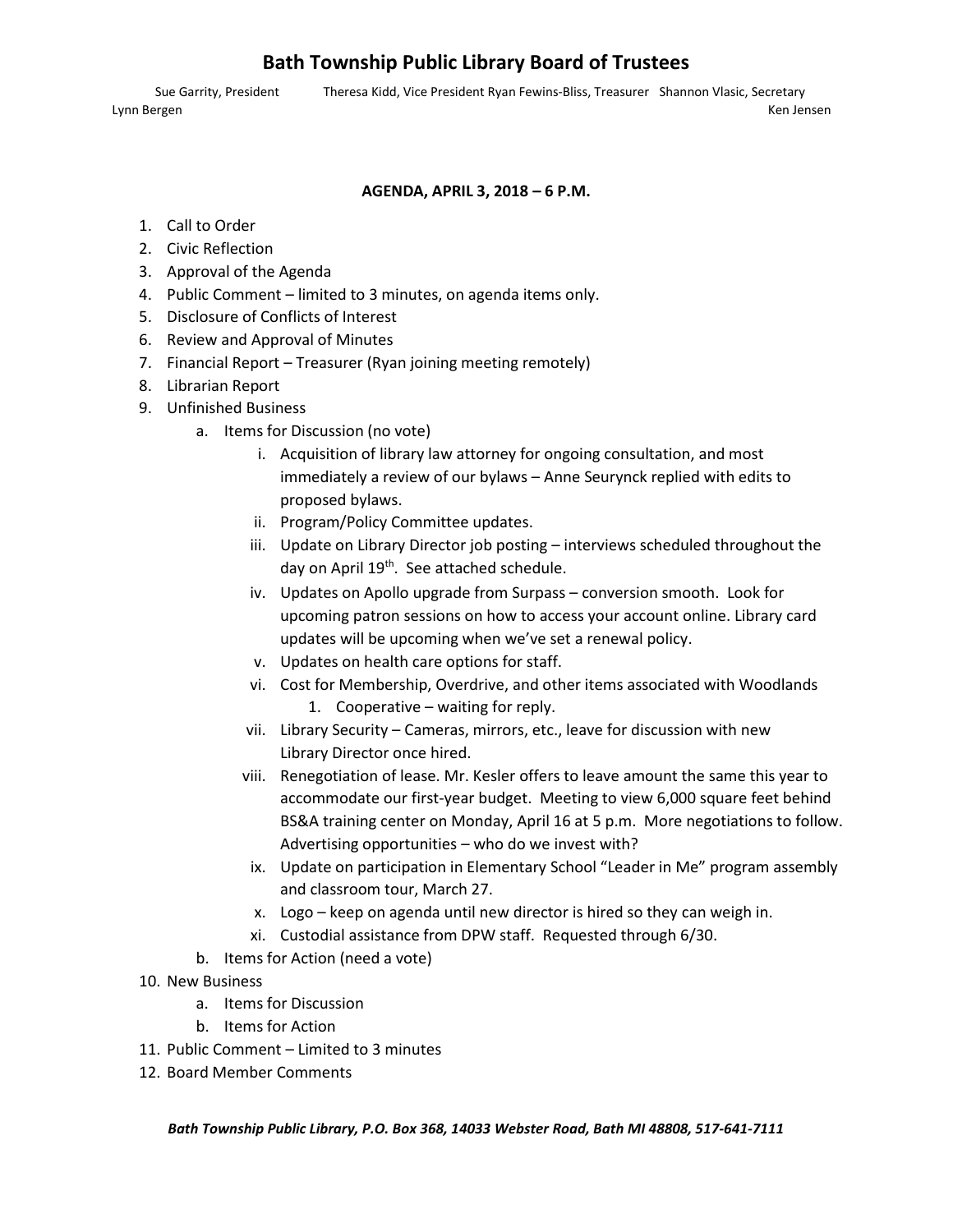# **Bath Township Public Library Board of Trustees**

Sue Garrity, President Theresa Kidd, Vice President Ryan Fewins‐Bliss, Treasurer Shannon Vlasic, Secretary Lynn Bergen Ken Jensen Ken Amerikaanse kommunister van die eerste kommunister van die kommunister van Ken Jensen

13. Adjournment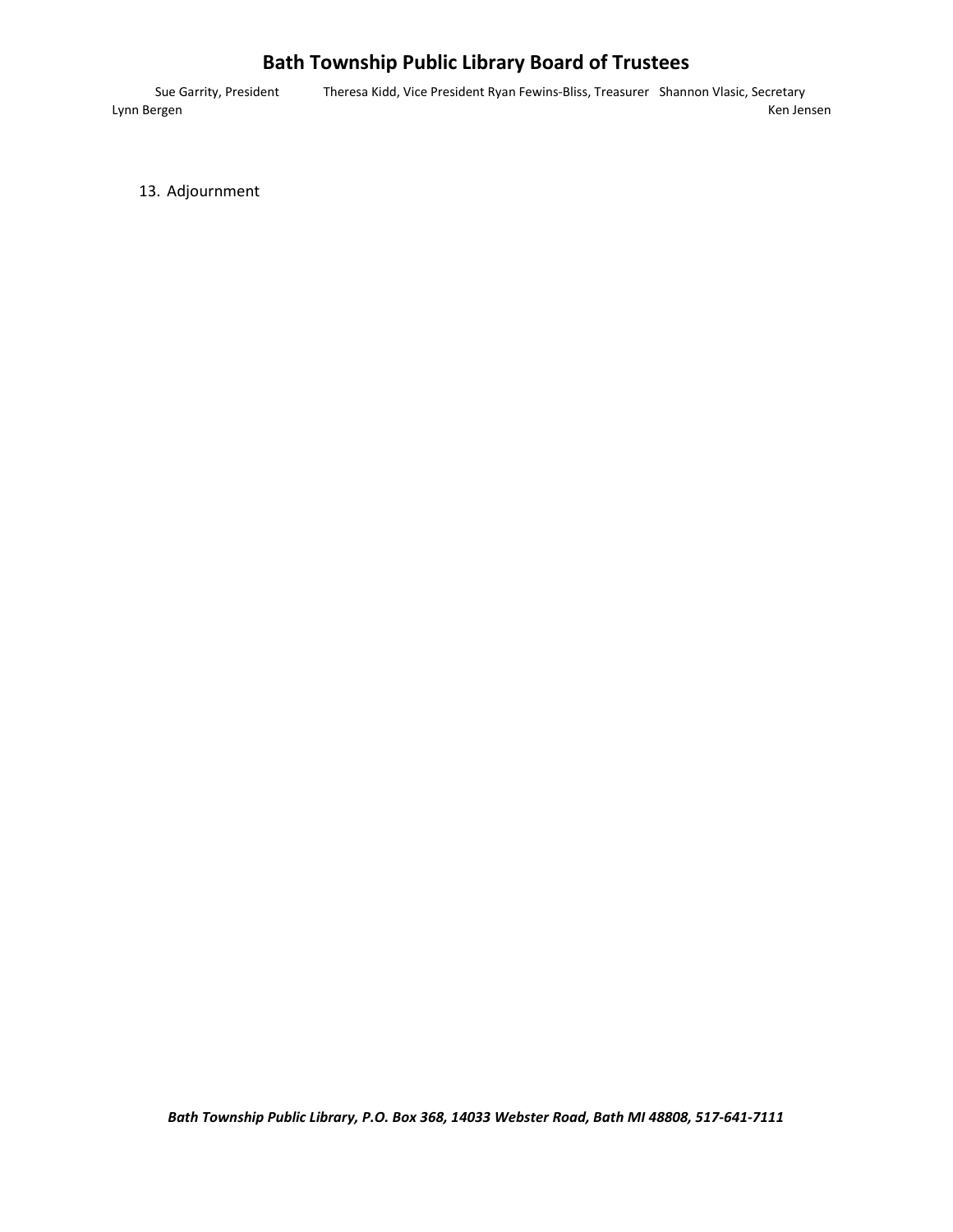Board Attendance: Sue Garrity, Lynn Bergen, Ken Jensen, Shannon Vlasic, Theresa Kidd, Ryan Fewins-Bliss

Public: Derek Barth, Alex Suarez, Dan Vlasic

Meeting called to order at 6:01pm by Sue.

Moment of civic reflection.

Lynn moves to approve the agenda, Shannon 2nd, all approve.

Public Comment: Dan Vlasic seeking donation/ sponsorship on behalf of Bath Youth Baseball Club. Three levels of sponsorship; \$100-\$250, name on shared banner; \$250- \$500, banner on Webster Road; \$500-\$1,000, field sponsor with discount for future year sponsorships. Keep on agenda for next meeting. Need to know what other donation obligations are and where we stand in budget before committing.

Disclosure of conflicts of Interest: None.

Lynn moves to approve minutes as amended, Ken 2nd, all in favor.

Financial Report: Presented by Ryan, however, current expenses do not necessarily match budget spreadsheet as categories for each are different. Using new QuickBooks reports and will present at 1st meeting of each month. Shannon requests sub category for late and forgiven fees. Forgiven fees in future should match with new library software. Re-visit at future meeting as current system is changing. Ryan provided "Checks and Balances" folder with all documentation of expenses and income by month- each board member viewed and "signed off" on each folder.

Current funds in budget \$266,120.04. Originally budgeted \$275,000.00. \$9,000.00 short but this does not include penal fines.

Phone bill very, very high. \$178/ about 15 calls. Explore options. Sue is checking with ACD and Shannon is looking at Sprint for prices and will report back.

Librarian Report: Forms for room rental currently available at circulation desk. Currently 5 groups using room regularly; RESA tutors, Girl Scouts, private tutors, Friends group, and Book Club.

### DISCUSSION:

Acquisition of attorney: Anne looking at by-laws (keep on agenda.)

Library Director: Sue met with one additional prospect. Spoke with Brian at KDL who recommended that all interviews happen on same day or very close together.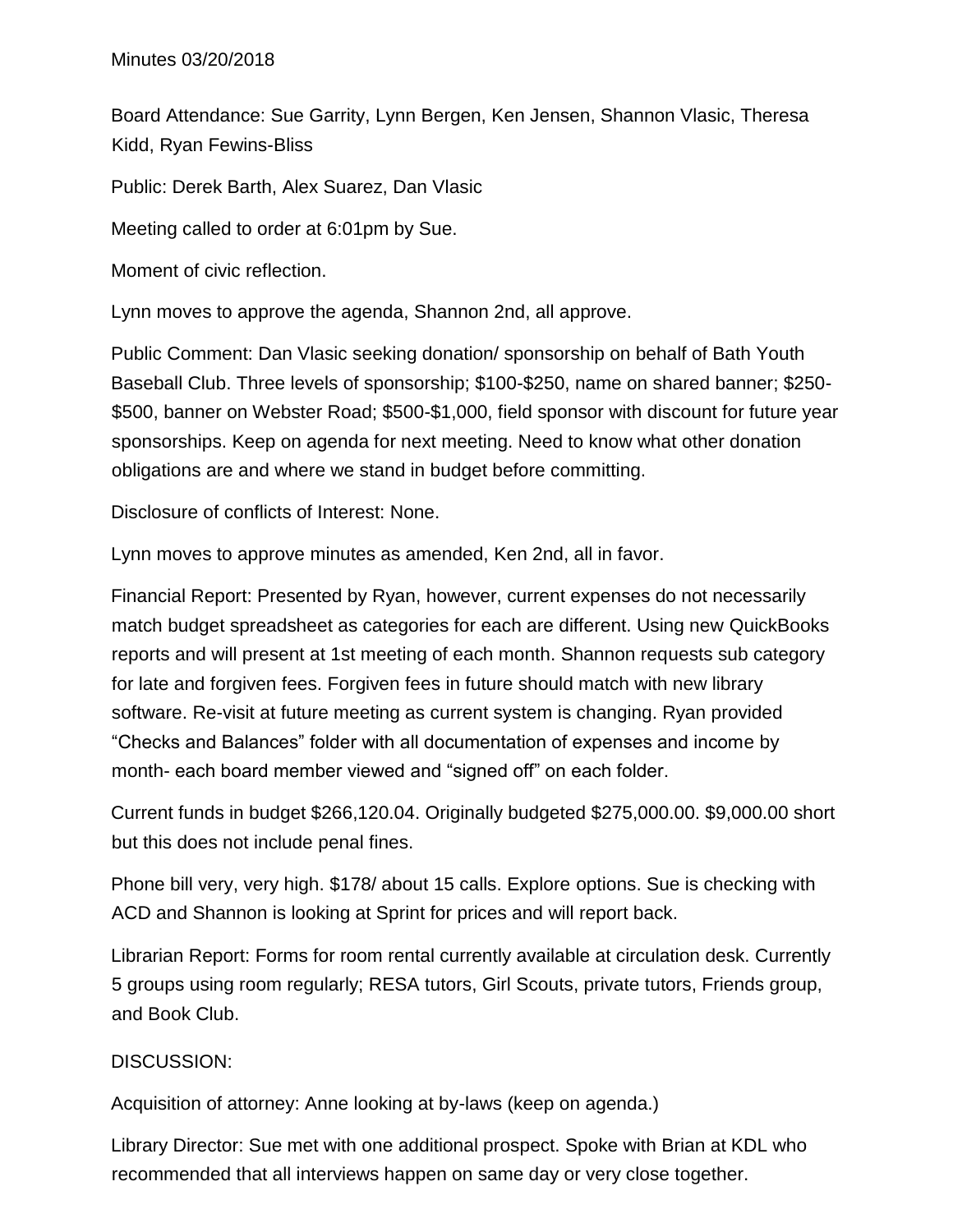Suggested 5-10-minute presentation, 30-45 minutes of interview questions. Should have numbers in mind regarding pay/ benefits and be ready to make an offer. Potential all day meeting for interviews, discuss date on April 3.

ILS: Conversion happening overnight on Wednesday! Live on Thursday!

Woodlands/ Overdrive: The board accepted us! They have to approve minutes at their next meeting. Once minutes are approved, we will be sent membership letter. Membership begins October 2018 when State aid begins.

Security - Keep on agenda. Discuss after director is hired.

Lease: Touring 6,000 square foot space on Monday April 16 @ 5pm. Meet at library and walk over together. Email from Dan Wietecha regarding library taking over lease of building. Township has provided notice and backed out of lease. Sue will email Camie Kesler.

Program / Policy Committee: No update. Need informal policy and procedure re: weapons / gun carry. Keep on agenda.

#### ACTION:

Meeting Schedule: Shannon moves to hold regular board meetings on 1st and 3rd Tuesdays of April and May with additional special meetings for both director interviewing and the April 16th building tour. Lynn 2nd, all approve.

5th and 26th of April are bad for Ryan for interviewing, looking at April 12th or 19th. Sue will let us know what works for candidates.

### NEW BUSINESS:

Director Benefits: Sue will reach out to her contact regarding benefit offerings and also check to see if benefit discounts are available through Woodlands Co-op. What do we want? Board in general agreement that we should investigate PTO, vacation, retirement, health, salary, signing bonus, etc... Add to agenda for next meeting.

Custodial: Honest 3-ish hours of work / week. Sue will ask Dan about continuing with current situation/ staying with contracted township workers.

Public Comment: Derek recommends going forward with baseball advertising, as name would be visible to large portion of township residents.

Board Comment: none.

Lynn moves to adjourn, Ryan 2nd, all support.

Meeting adjourned at 7:49pm.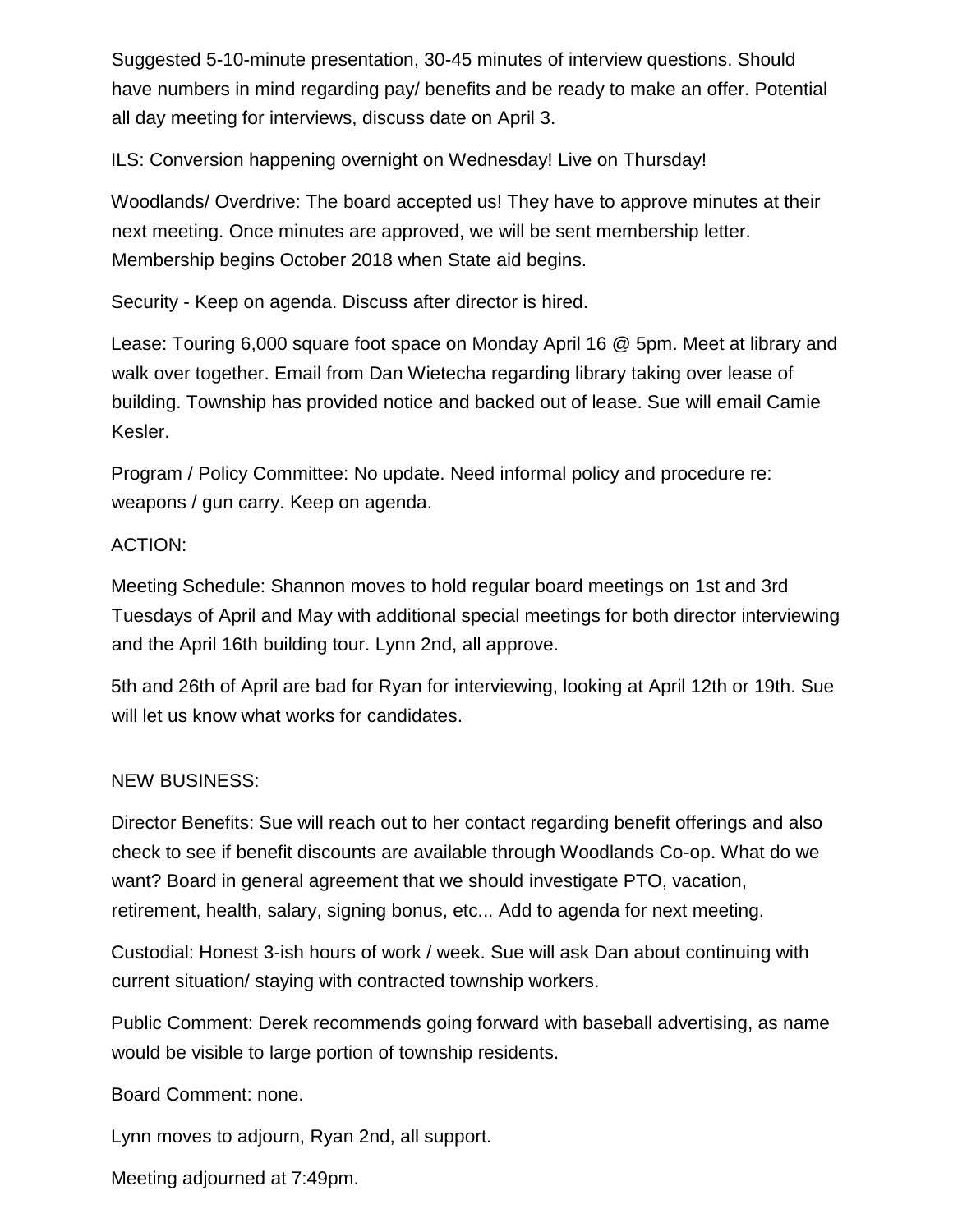# Bath Township Public Library

## BUDGET VS. ACTUALS: BTPL 2018 BUDGET - FY18 P&L

December 2017 - December 2018

|                                    |               | <b>TOTAL</b>  |              |             |
|------------------------------------|---------------|---------------|--------------|-------------|
|                                    | <b>ACTUAL</b> | <b>BUDGET</b> | REMAINING    | % OF BUDGET |
| Income                             |               |               |              |             |
| Donation                           | 500.00        | 5,000.00      | 4,500.00     | 10.00%      |
| Grant Income                       |               | 5,000.00      | 5,000.00     |             |
| Miscellaneous                      | 0.00          |               | 0.00         |             |
| <b>Penal Fines</b>                 |               | 55,000.00     | 55,000.00    |             |
| <b>Service Fees</b>                | 150.54        |               | $-150.54$    |             |
| <b>Tax Revenue</b>                 | 266,120.04    | 275,000.00    | 8,879.96     | 96.77 %     |
| <b>Total Income</b>                | \$266,770.58  | \$340,000.00  | \$73,229.42  | 78.46 %     |
| <b>GROSS PROFIT</b>                | \$266,770.58  | \$340,000.00  | \$73,229.42  | 78.46 %     |
| Expenses                           |               |               |              |             |
| <b>Advertising &amp; Marketing</b> | 175.25        | 2,500.00      | 2,324.75     | 7.01 %      |
| Bank Charges & Fees                | 22.00         |               | $-22.00$     |             |
| <b>Capital Expenses</b>            |               | 10,000.00     | 10,000.00    |             |
| <b>Collection Acquisitions</b>     | 269.30        | 37,000.00     | 36,730.70    | 0.73%       |
| <b>Contractual Services</b>        | 2,989.83      | 10,000.00     | 7,010.17     | 29.90 %     |
| Insurance                          | 2,461.00      | 8,000.00      | 5,539.00     | 30.76%      |
| Legal & Professional Services      | 874.39        | 20,000.00     | 19,125.61    | 4.37%       |
| <b>Library Programming</b>         | 43.21         | 6,000.00      | 5,956.79     | 0.72%       |
| Membership                         | 175.00        | 4,500.00      | 4,325.00     | 3.89%       |
| Miscellaneous Expense              | 101.69        | 532.00        | 430.31       | 19.11 %     |
| Office Supplies & Software         | 589.30        | 5,500.00      | 4,910.70     | 10.71%      |
| Payroll                            | 6,215.66      | 88,375.00     | 82,159.34    | 7.03 %      |
| <b>Payroll Taxes/Benefits</b>      | 1,991.95      | 21,793.00     | 19,801.05    | 9.14 %      |
| Professional Development           |               | 1,500.00      | 1,500.00     |             |
| Rent & Lease                       | 1,680.74      | 10,000.00     | 8,319.26     | 16.81%      |
| Repairs & Maintenance              | 346.49        | 3,000.00      | 2,653.51     | 11.55 %     |
| Subscriptions                      | 114.98        | 19,000.00     | 18,885.02    | 0.61%       |
| Technology                         |               | 10,000.00     | 10,000.00    |             |
| Travel                             | 100.16        |               | $-100.16$    |             |
| Utilities & Internet               | 2,012.43      | 7,300.00      | 5,287.57     | 27.57 %     |
| <b>Total Expenses</b>              | \$20,163.38   | \$265,000.00  | \$244,836.62 | 7.61 %      |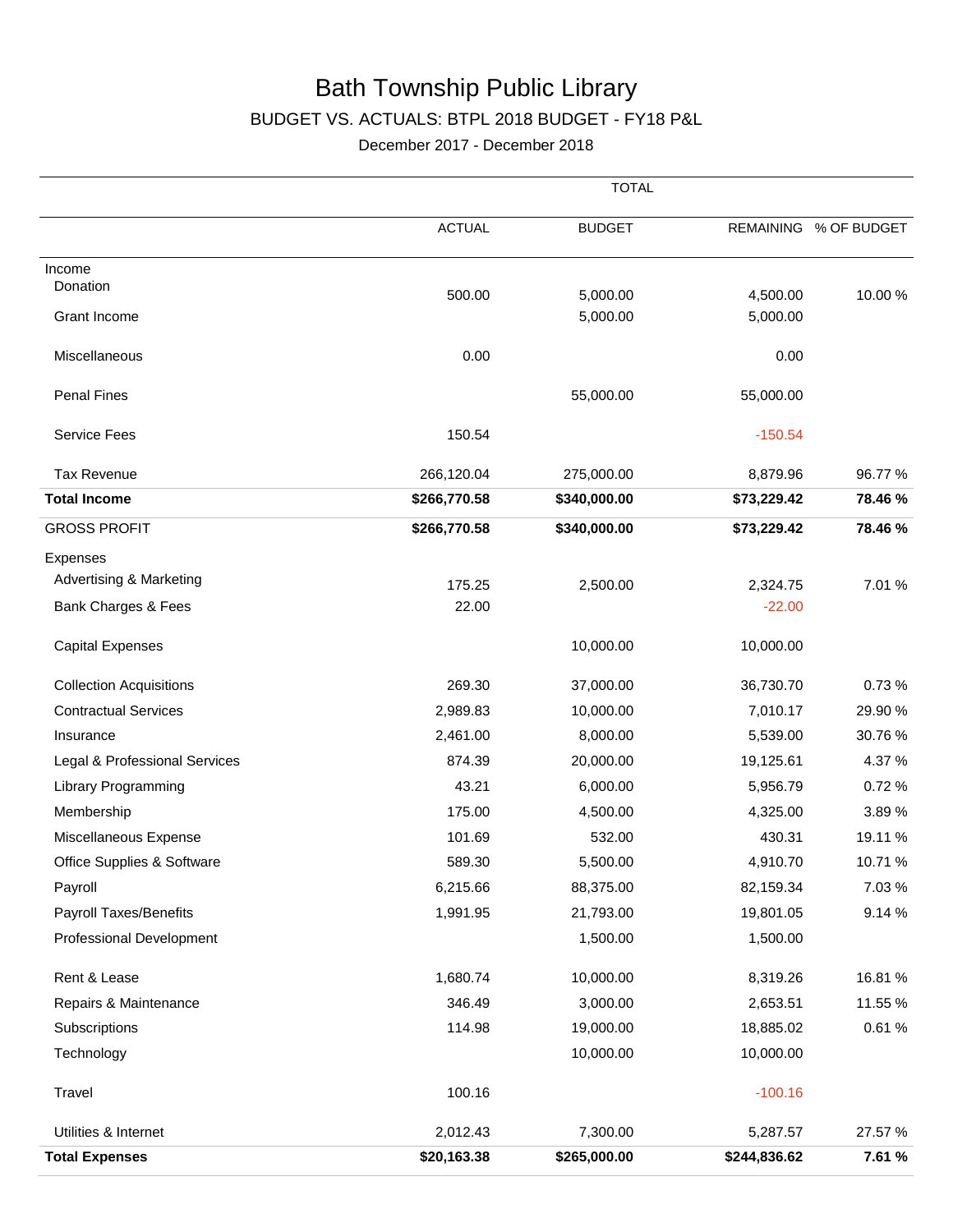| NET OPERATING INCOME | \$246,607,20 | \$75,000,00 | $$ -171.607.20$ | 328.81 % |
|----------------------|--------------|-------------|-----------------|----------|
| <b>NET INCOME</b>    | \$246.607.20 | \$75,000,00 | \$ -171.607.20  | 328.81 % |

Accrual Basis Tuesday, March 27, 2018 09:37 PM GMT-7 11 11 1/1

#### **Bath Township Public Library Board of Trustees**

Sue Garrity, President Theresa Kidd, Vice President Ryan Fewins‐Bliss, Treasurer Shannon Vlasic, Secretary Lynn Bergen Ken Jensen Ken Jensen Ken Jensen Ken Jensen Ken Jensen Ken Jensen Ken Jensen Ken Jensen Ken Jensen

#### **LIBRARY DIRECTOR INTERVIEW SCHEDULE, TUESDAY, 4/19/18**

| 8:30 a.m.            | Board arrives for refreshments and room setup |
|----------------------|-----------------------------------------------|
| $9 - 10$ a.m.        | Interview - Derek Barth                       |
| 10 a.m.              | <b>Break</b>                                  |
| $10:30 - 11:30$ a.m. | Interview - Grace Morris                      |
| $11:30 - 1 p.m.$     | Lunch Break                                   |
| $1 - 2 p.m.$         | Interview - Kristina Reynolds (Kristie)       |
| 2 p.m.               | <b>Break</b>                                  |
| $2:30 - 3:30$ p.m.   | Interview - Rhonda VanKampen                  |
| 3:30 p.m.            | <b>Break</b>                                  |
| $4 - ??$             | Deliberations                                 |

Presentation from each job candidate:

*Share an 18‐month plan to introduce the Bath Township Public Library and its services across all patron age groups throughout Bath Township. Include sample budget, resources, and program activities.* The presentation should be no longer than 10 minutes and may use Power Point. We will have a laptop and projector available, so the presentation can either be on a flash drive or be emailed to me no later than 5 p.m. on the 18th of April so we can copy it onto the laptop for you.